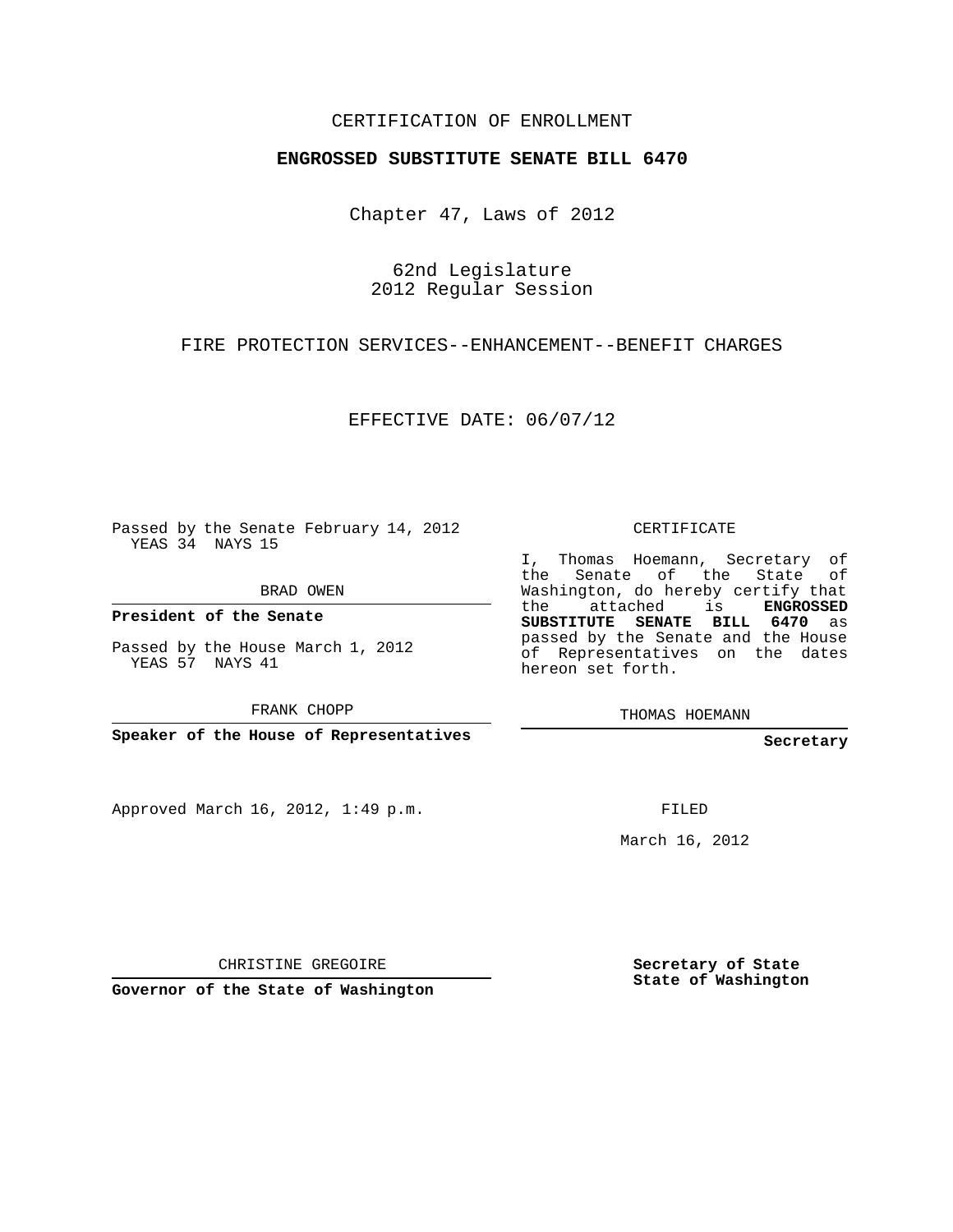## **ENGROSSED SUBSTITUTE SENATE BILL 6470** \_\_\_\_\_\_\_\_\_\_\_\_\_\_\_\_\_\_\_\_\_\_\_\_\_\_\_\_\_\_\_\_\_\_\_\_\_\_\_\_\_\_\_\_\_

\_\_\_\_\_\_\_\_\_\_\_\_\_\_\_\_\_\_\_\_\_\_\_\_\_\_\_\_\_\_\_\_\_\_\_\_\_\_\_\_\_\_\_\_\_

Passed Legislature - 2012 Regular Session

### **State of Washington 62nd Legislature 2012 Regular Session**

**By** Senate Government Operations, Tribal Relations & Elections (originally sponsored by Senators McAuliffe and Chase)

READ FIRST TIME 02/03/12.

 AN ACT Relating to benefit charges for the enhancement of fire protection services; and adding a new section to chapter 35.13 RCW.

BE IT ENACTED BY THE LEGISLATURE OF THE STATE OF WASHINGTON:

 NEW SECTION. **Sec. 1.** A new section is added to chapter 35.13 RCW to read as follows:

 (1) A city or town that has annexed since 2006 or is conducting annexations of all or a part of a fire protection district or fire protection districts may by resolution, for the enhancement of fire protection services, fix and impose a benefit charge on personal property and improvements to real property that are located in the city or town, to be paid by the owners of the properties: PROVIDED, That a benefit charge shall not apply to personal property and improvements to real property owned or used by: (a) Any recognized religious denomination or religious organization as, or including, a sanctuary or for purposes related to the bona fide religious ministries of the denomination or religious organization, including schools and educational facilities used for kindergarten, primary, or secondary educational purposes or for institutions of higher education and all grounds and buildings related thereto, but not including personal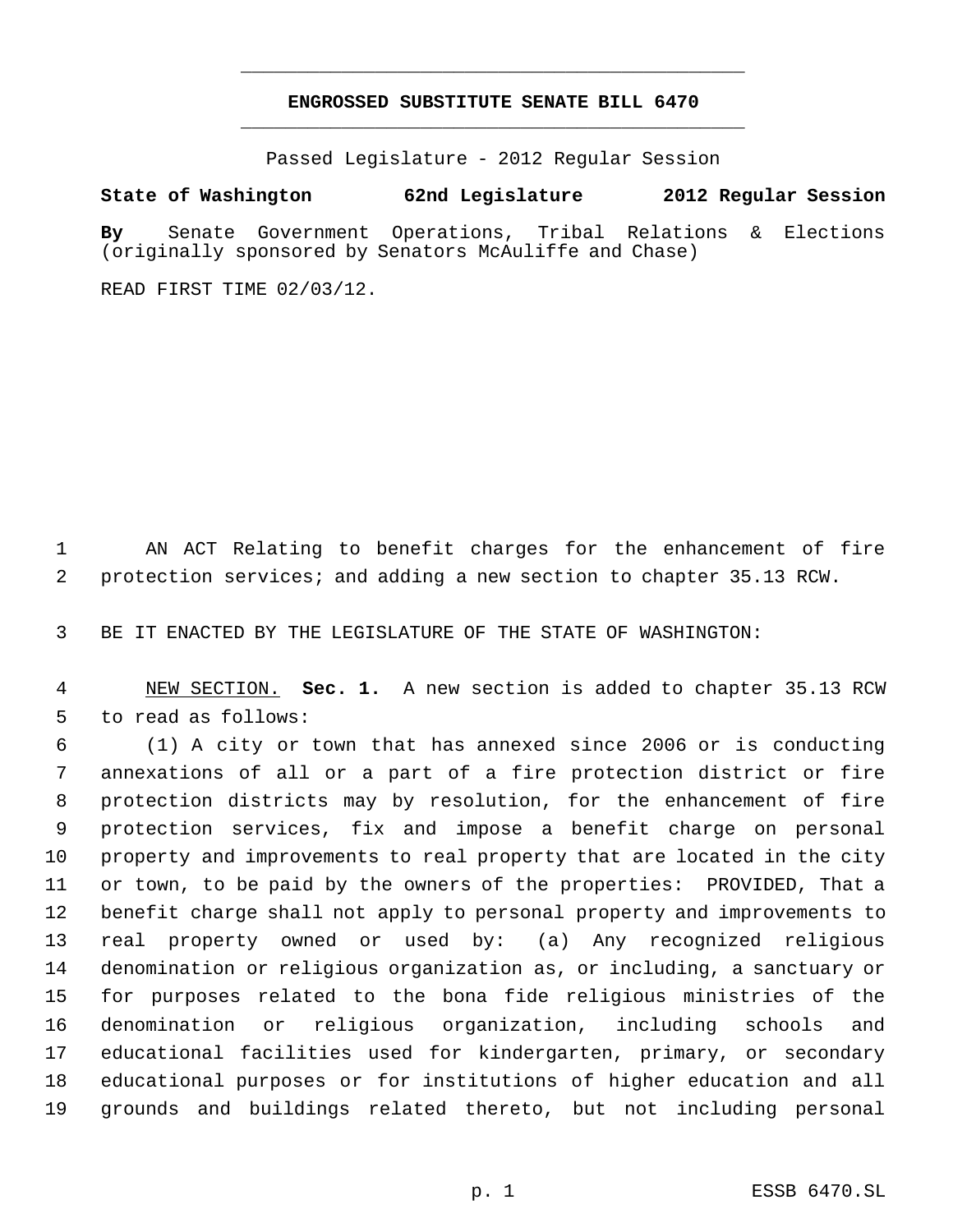property and improvements to real property owned or used by any recognized religious denomination or religious organization for business operations, profit-making enterprises, or activities not including use of a sanctuary or related to kindergarten, primary, or secondary educational purposes or for institutions of higher education; or (b) any entity exempt from taxation under RCW 35.82.210, 84.36.030(3), or 84.36.560.

 (2) A benefit charge imposed shall be reasonably proportioned to the measurable benefits to property resulting from the enhancement of services afforded by the city or town fire department. It is acceptable to apportion the benefit charge to the values of the properties as found by the county assessor or assessors modified generally in the proportion that fire insurance rates are reduced or entitled to be reduced as the result of providing the services. Any other method that reasonably apportions the benefit charges to the actual benefits resulting from the degree of protection, which may include but is not limited to the distance from regularly maintained fire protection equipment, the level of fire prevention services provided to the properties, or the need of the properties for specialized services, may be specified in the resolution and shall be subject to contest on the ground of unreasonable or capricious action or action in excess of the measurable benefits to the property resulting from services afforded by the city or town fire department. The city or town may determine that certain properties or types or classes of properties are not receiving measurable benefits based on criteria they establish by resolution. A benefit charge authorized by this section shall not be applicable to the personal property or improvements to real property of any individual, corporation, partnership, firm, organization, or association maintaining a fire department and whose fire protection and training system has been accepted by a fire insurance underwriter maintaining a fire protection engineering and inspection service authorized by the state insurance commissioner to do business in this state, but such property may be protected by the city or town under a contractual agreement. For administrative purposes, the benefit charge imposed on any individual property may be compiled into a single charge, provided that the city or town, upon request of the property owner, provide an itemized list of charges for each measurable benefit included in the charge.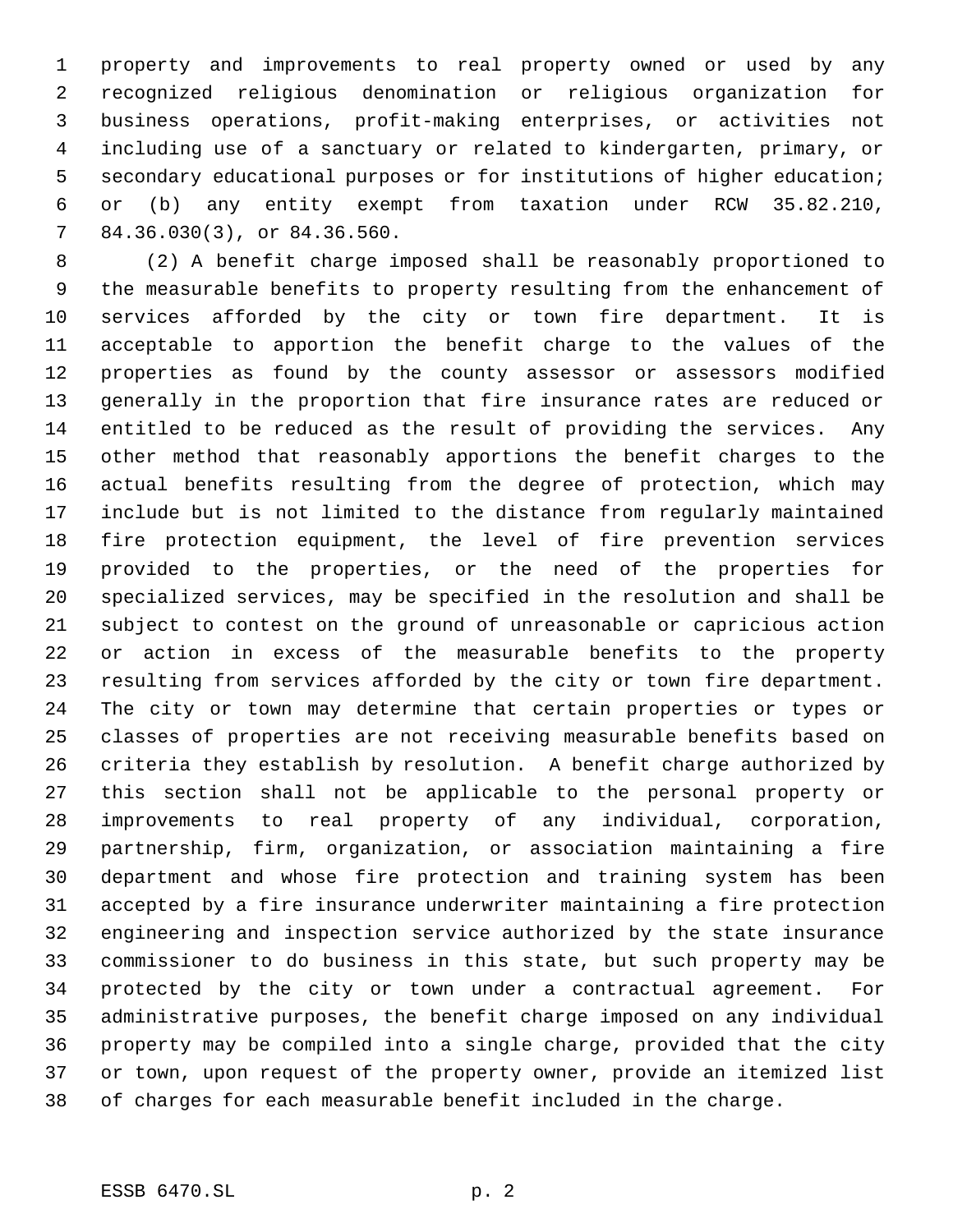(3) The resolution establishing benefit charges shall specify, by legal geographical areas or other specific designations, the charge to apply to each property by location, type, or other designation, or other information that is necessary to the proper computation of the benefit charge to be charged to each property owner subject to the resolution. The county assessor of each county shall determine and identify the personal properties and improvements to real property which are subject to a benefit charge in each city or town and shall furnish and deliver to the county treasurer of that county a listing of the properties with information describing the location, legal description, and address of the person to whom the statement of benefit charges is to be mailed, the name of the owner, and the value of the property and improvements, together with the benefit charge to apply to each. These benefit charges shall be certified to the county treasurer for collection in the same manner that is used for the collection of fire protection assessments for forest lands protected by the department of natural resources under RCW 76.04.610 and the same penalties and provisions for collection shall apply.

 (4) Each city and town shall contract, prior to the imposition of a benefit charge, for the administration and collection of the benefit charge by each county treasurer, who shall deduct a percent, as provided by contract to reimburse the county for expenses incurred by the county assessor and county treasurer in the administration of the resolution and this section. The county treasurer shall make distributions each year, as the charges are collected, in the amount of the benefit charges imposed on behalf of the city or town, less the deduction provided for in the contract.

 (5) Any benefit charge authorized by this section shall not be effective unless a proposition to impose the benefit charge is approved by a sixty percent majority of the voters of the city or town voting at a general election or at a special election called by the city or town for that purpose, held within the city or town. An election held pursuant to this section shall be held not more than twelve months prior to the date on which the first such charge is to be assessed: PROVIDED, That a benefit charge approved at an election shall not remain in effect for a period of more than six years nor more than the number of years authorized by the voters if fewer than six years unless subsequently reapproved by the voters.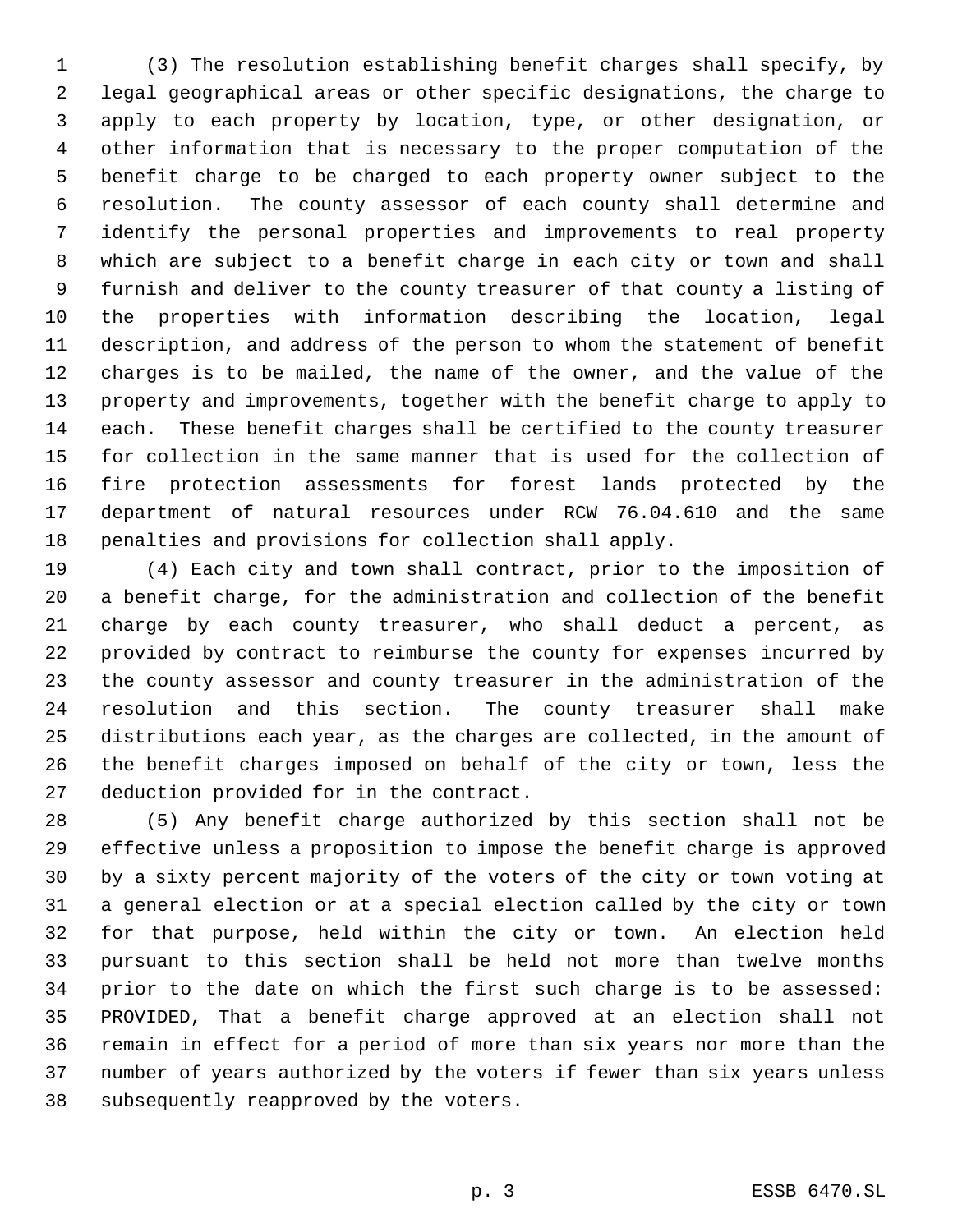(6) The ballot shall be submitted so as to enable the voters favoring the authorization of a benefit charge to vote "Yes" and those opposed thereto to vote "No," and the ballot shall be:

 "Shall . . . . . . . . . . be authorized to impose benefit 5 charges each year for . . . (insert number of years not to exceed six) years, not to exceed an amount equal to . . . . (insert percentage amount not to exceed sixty) percent of its fire department operating budget?

# YES NO □ □

 (7) A city or town renewing the benefit charge may elect to use the following alternative ballot:

 "Shall . . . . . . . . . . be authorized to continue voter-14 authorized benefit charges each year for . . . . (insert number of years not to exceed six) years, not to exceed an amount equal to . . . . (insert percentage amount not to exceed sixty) percent of its fire department operating budget?

18 NO □ □

 (8) Not less than ten days nor more than six months before the election at which the proposition to impose the benefit charge is submitted as provided in this section, the city or town shall hold a public hearing specifically setting forth its proposal to impose benefit charges for the support of its legally authorized activities which will maintain or improve the services afforded in the city or town. A report of the public hearing shall be filed with the county treasurer of each county in which the property is located and be available for public inspection.

 (9)(a) Prior to November 15th of each year the city or town shall hold a public hearing to review and establish the benefit charges for the subsequent year.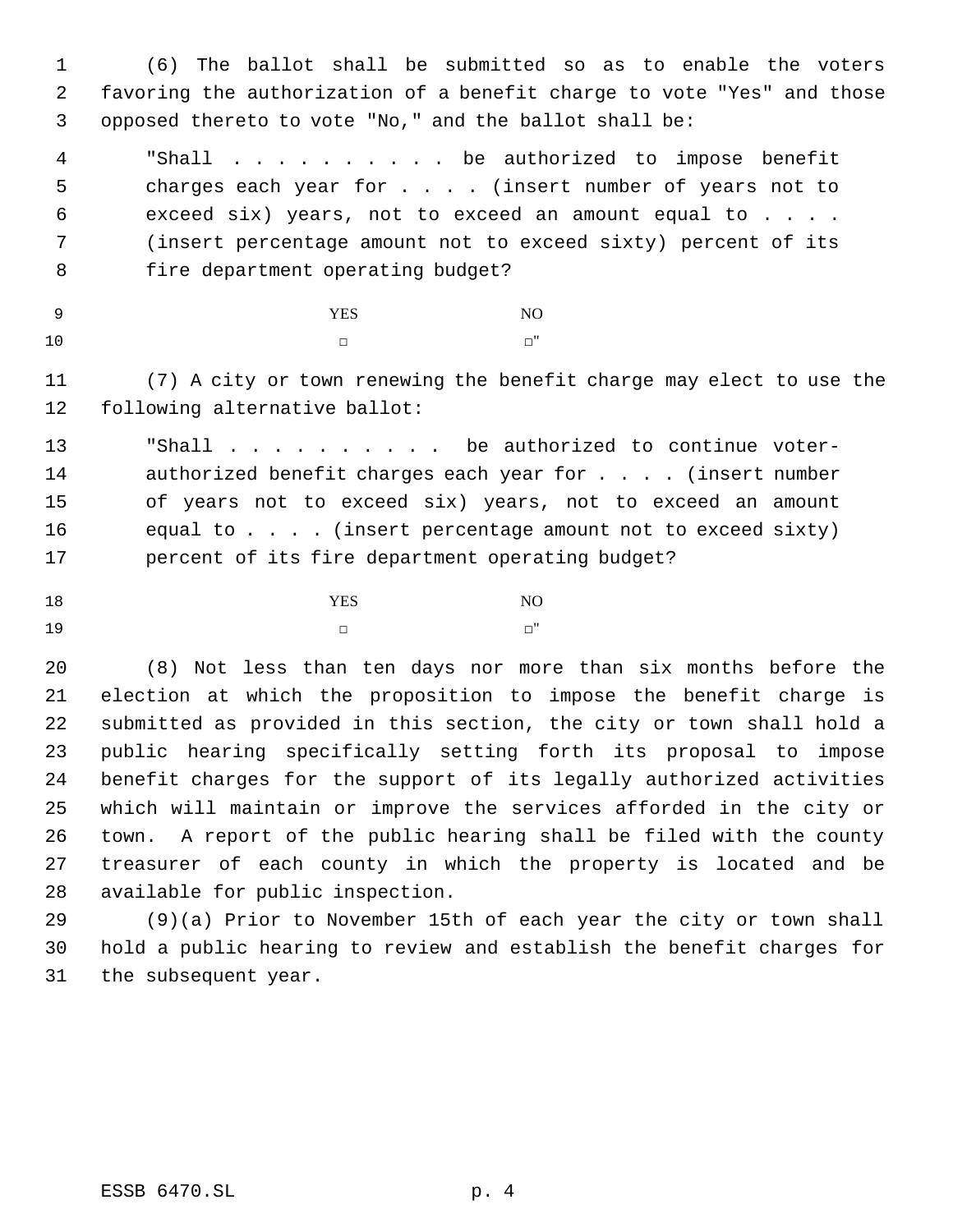(b) All resolutions imposing or changing the benefit charges shall be filed with the county treasurer for each county in which the property is located, together with the record of each public hearing, before November 30th immediately preceding the year in which the benefit charges are to be collected on behalf of the city or town fire department.

 (c) After the benefit charges have been established, the owners of the property subject to the charge shall be notified of the amount of the charge.

 (10) After notice has been given to the property owners of the amount of the charge, the city or town imposing a benefit charge under this section shall form a review board for at least a two-week period and shall, upon complaint in writing of a party aggrieved owning property in the city or town, reduce the charge of a person who, in their opinion, has been charged too large a sum, to a sum or amount as they believe to be the true, fair, and just amount.

 (11) A person who is receiving the exemption contained in RCW 84.36.381 through 84.36.389 shall be exempt from any legal obligation to pay a portion of the charge imposed by this section according to the following:

 (a) A person who meets the income limitation contained in RCW 84.36.381(5)(a) and does not meet the income limitation contained in RCW 84.36.381(5)(b) (i) or (ii) shall be exempt from twenty-five percent of the charge.

 (b) A person who meets the income limitation contained in RCW 84.36.381(5)(b)(i) shall be exempt from fifty percent of the charge.

 (c) A person who meets the income limitation contained in RCW 84.36.381(5)(b)(ii) shall be exempt from seventy-five percent of the charge.

(12) For the purposes of this section:

 (a) "Personal property" includes every form of tangible personal property, including but not limited to, all goods, chattels, stock in trade, estates, or crops, except that the term "personal property" does not include any personal property used for farming, field crops, farm equipment, or livestock; and

 (b) "Improvements to real property" does not include permanent growing crops, field improvements installed for the purpose of aiding